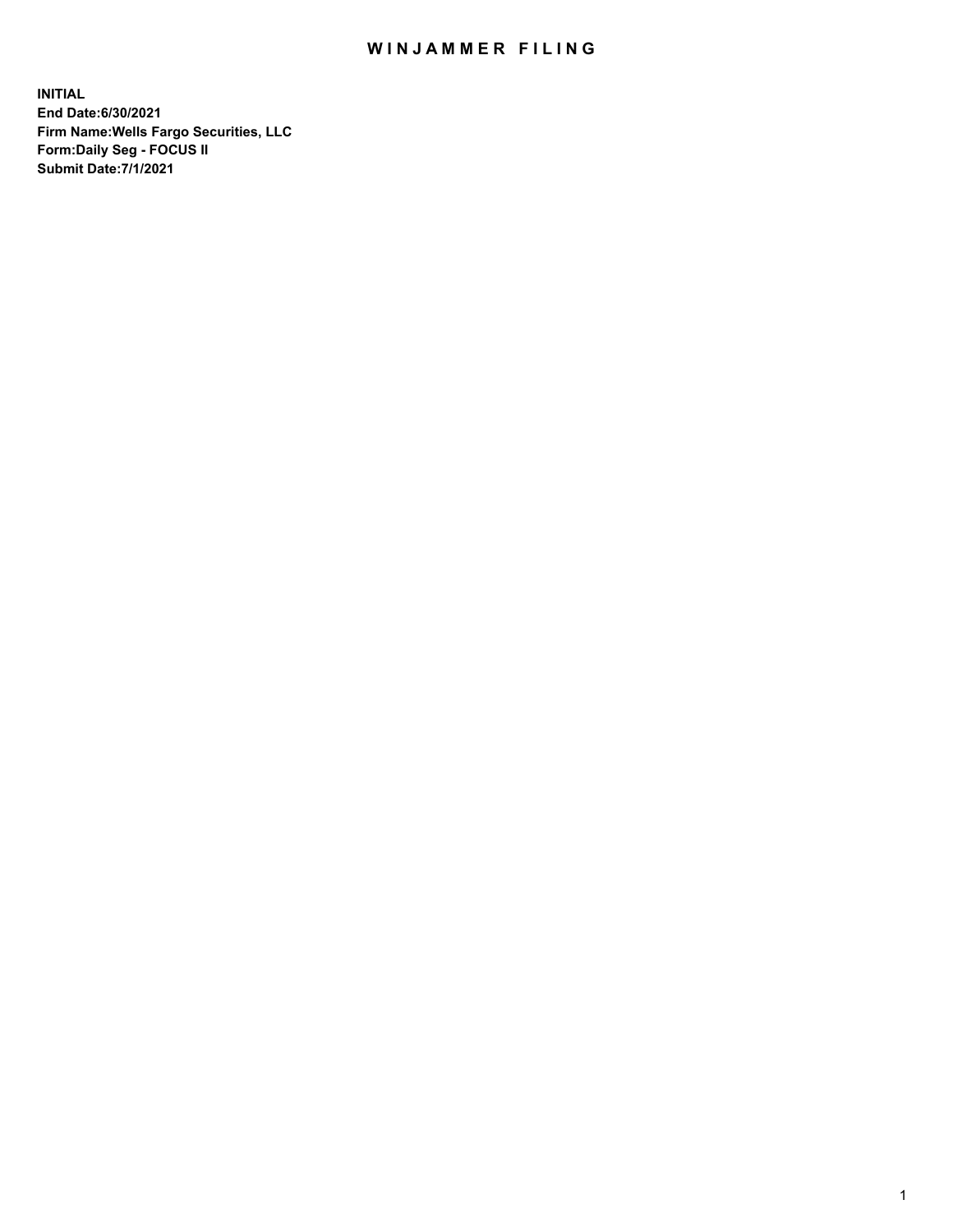**INITIAL End Date:6/30/2021 Firm Name:Wells Fargo Securities, LLC Form:Daily Seg - FOCUS II Submit Date:7/1/2021 Daily Segregation - Cover Page**

| Name of Company                                                                                                                                                                                                                                                                                                                | <b>Wells Fargo Securities LLC</b>                           |
|--------------------------------------------------------------------------------------------------------------------------------------------------------------------------------------------------------------------------------------------------------------------------------------------------------------------------------|-------------------------------------------------------------|
| <b>Contact Name</b>                                                                                                                                                                                                                                                                                                            | <b>James Gnall</b>                                          |
| <b>Contact Phone Number</b>                                                                                                                                                                                                                                                                                                    | 917-699-6822                                                |
| <b>Contact Email Address</b>                                                                                                                                                                                                                                                                                                   | james.w.gnall@wellsfargo.com                                |
| FCM's Customer Segregated Funds Residual Interest Target (choose one):<br>a. Minimum dollar amount: ; or<br>b. Minimum percentage of customer segregated funds required:% ; or<br>c. Dollar amount range between: and; or<br>d. Percentage range of customer segregated funds required between:% and%.                         | 270,000,000<br><u>0</u><br>0 <sub>0</sub><br>0 <sub>0</sub> |
| FCM's Customer Secured Amount Funds Residual Interest Target (choose one):<br>a. Minimum dollar amount: ; or<br>b. Minimum percentage of customer secured funds required:%; or<br>c. Dollar amount range between: and; or<br>d. Percentage range of customer secured funds required between:% and%.                            | 40,000,000<br><u>0</u><br>00<br>0 <sub>0</sub>              |
| FCM's Cleared Swaps Customer Collateral Residual Interest Target (choose one):<br>a. Minimum dollar amount: ; or<br>b. Minimum percentage of cleared swaps customer collateral required:% ; or<br>c. Dollar amount range between: and; or<br>d. Percentage range of cleared swaps customer collateral required between:% and%. | 375,000,000<br><u>0</u><br>0 <sub>0</sub><br>00             |

Attach supporting documents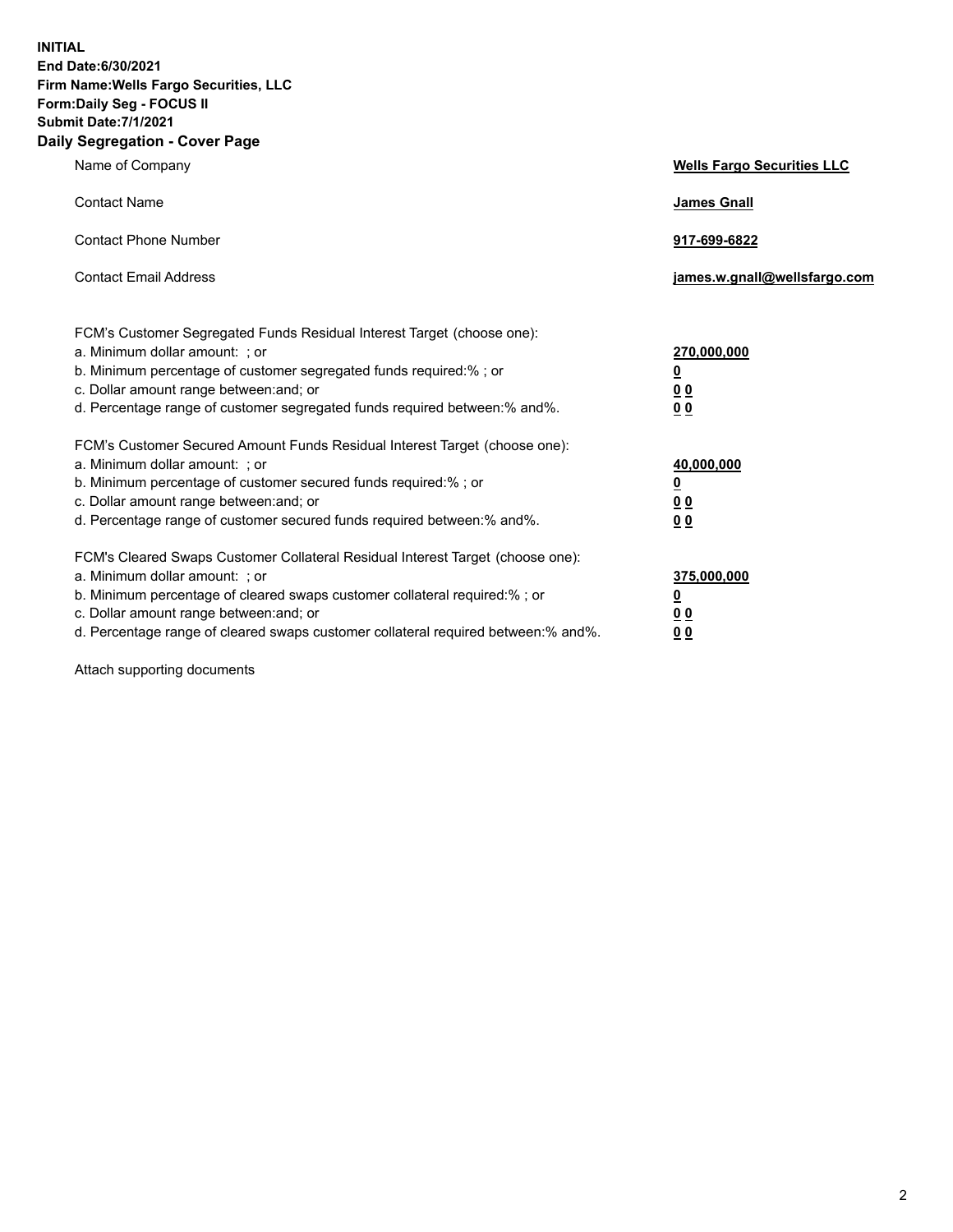**INITIAL End Date:6/30/2021 Firm Name:Wells Fargo Securities, LLC Form:Daily Seg - FOCUS II Submit Date:7/1/2021 Daily Segregation - Secured Amounts** Foreign Futures and Foreign Options Secured Amounts Amount required to be set aside pursuant to law, rule or regulation of a foreign government or a rule of a self-regulatory organization authorized thereunder **0** [7305] 1. Net ledger balance - Foreign Futures and Foreign Option Trading - All Customers A. Cash **253,933,173** [7315] B. Securities (at market) **208,995,727** [7317] 2. Net unrealized profit (loss) in open futures contracts traded on a foreign board of trade **-12,184,007** [7325] 3. Exchange traded options a. Market value of open option contracts purchased on a foreign board of trade **28** [7335] b. Market value of open contracts granted (sold) on a foreign board of trade **-14,194** [7337] 4. Net equity (deficit) (add lines 1. 2. and 3.) **450,730,727** [7345] 5. Account liquidating to a deficit and account with a debit balances - gross amount **3,634,374** [7351] Less: amount offset by customer owned securities **-3,633,810** [7352] **564** [7354] 6. Amount required to be set aside as the secured amount - Net Liquidating Equity Method (add lines 4 and 5) **450,731,291** [7355] 7. Greater of amount required to be set aside pursuant to foreign jurisdiction (above) or line 6. **450,731,291** [7360] FUNDS DEPOSITED IN SEPARATE REGULATION 30.7 ACCOUNTS 1. Cash in banks A. Banks located in the United States **70,826,319** [7500] B. Other banks qualified under Regulation 30.7 **45,113,951** [7520] **115,940,270** [7530] 2. Securities A. In safekeeping with banks located in the United States **119,278,320** [7540] B. In safekeeping with other banks qualified under Regulation 30.7 **0** [7560] **119,278,320** [7570] 3. Equities with registered futures commission merchants A. Cash **49,458,201** [7580] B. Securities **109,735,738** [7590] C. Unrealized gain (loss) on open futures contracts **-25,695,426** [7600] D. Value of long option contracts **28** [7610] E. Value of short option contracts **-14,194** [7615] **133,484,347** [7620] 4. Amounts held by clearing organizations of foreign boards of trade A. Cash **0** [7640] B. Securities **0** [7650] C. Amount due to (from) clearing organization - daily variation **0** [7660] D. Value of long option contracts **0** [7670] E. Value of short option contracts **0** [7675] **0** [7680] 5. Amounts held by members of foreign boards of trade A. Cash **-7,951,031** [7700] B. Securities **200,119,504** [7710] C. Unrealized gain (loss) on open futures contracts **10,323,521** [7720] D. Value of long option contracts **0** [7730] E. Value of short option contracts **0** [7735] **202,491,994** [7740] 6. Amounts with other depositories designated by a foreign board of trade **0** [7760] 7. Segregated funds on hand **0** [7765] 8. Total funds in separate section 30.7 accounts **571,194,931** [7770] 9. Excess (deficiency) Set Aside for Secured Amount (subtract line 7 Secured Statement Page 1 from Line 8) **120,463,640** [7380] 10. Management Target Amount for Excess funds in separate section 30.7 accounts **40,000,000** [7780]

11. Excess (deficiency) funds in separate 30.7 accounts over (under) Management Target **80,463,640** [7785]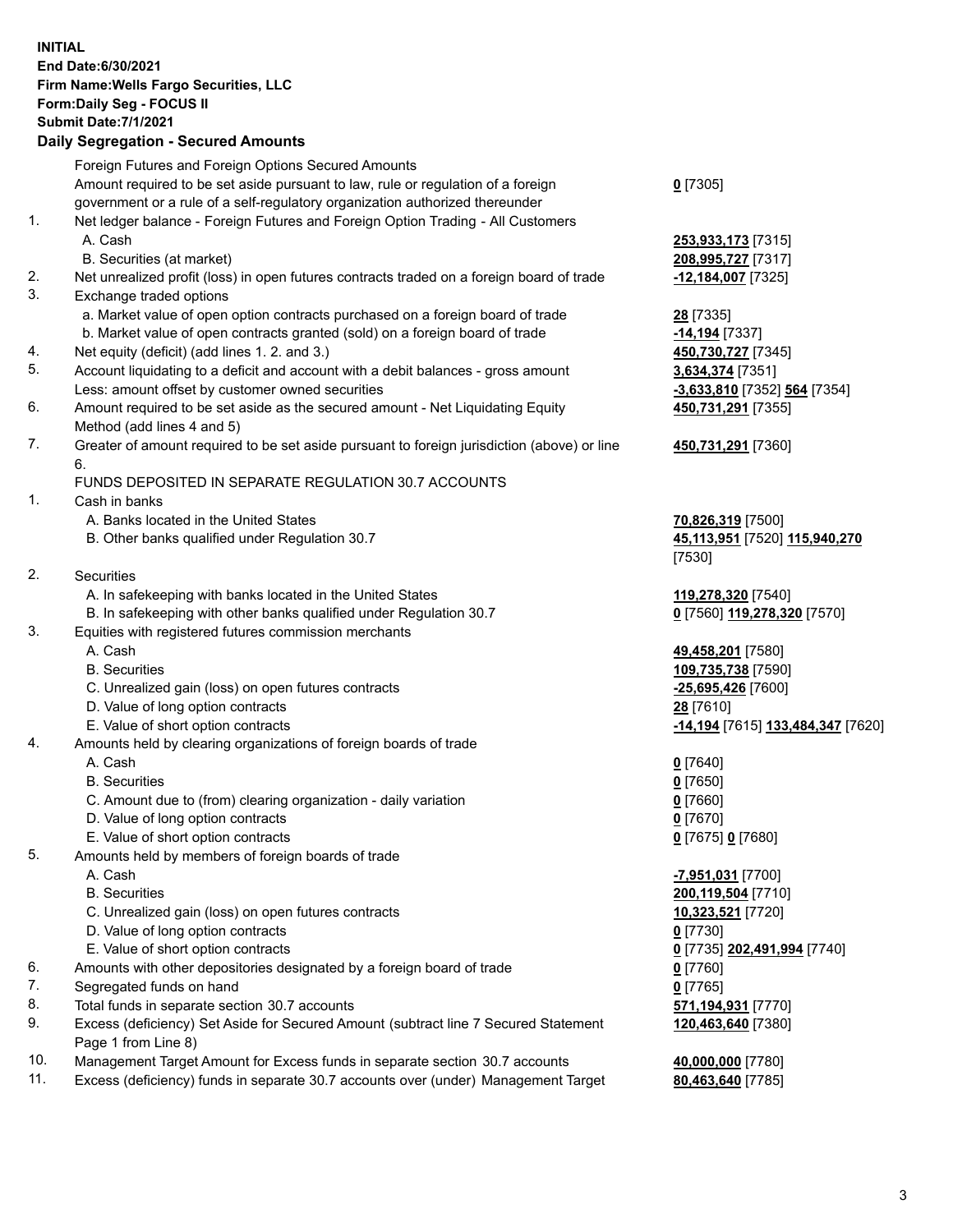**INITIAL End Date:6/30/2021 Firm Name:Wells Fargo Securities, LLC Form:Daily Seg - FOCUS II Submit Date:7/1/2021 Daily Segregation - Segregation Statement** SEGREGATION REQUIREMENTS(Section 4d(2) of the CEAct) 1. Net ledger balance A. Cash **3,652,463,542** [7010] B. Securities (at market) **1,947,567,578** [7020] 2. Net unrealized profit (loss) in open futures contracts traded on a contract market **-1,145,148,197** [7030] 3. Exchange traded options A. Add market value of open option contracts purchased on a contract market **1,326,806,474** [7032] B. Deduct market value of open option contracts granted (sold) on a contract market **-1,366,311,330** [7033] 4. Net equity (deficit) (add lines 1, 2 and 3) **4,415,378,067** [7040] 5. Accounts liquidating to a deficit and accounts with debit balances - gross amount **109,930,514** [7045] Less: amount offset by customer securities **-86,635,670** [7047] **23,294,844** [7050] 6. Amount required to be segregated (add lines 4 and 5) **4,438,672,911** [7060] FUNDS IN SEGREGATED ACCOUNTS 7. Deposited in segregated funds bank accounts A. Cash **177,389,826** [7070] B. Securities representing investments of customers' funds (at market) **5,002,787** [7080] C. Securities held for particular customers or option customers in lieu of cash (at market) **703,383,221** [7090] 8. Margins on deposit with derivatives clearing organizations of contract markets A. Cash **1,533,749,003** [7100] B. Securities representing investments of customers' funds (at market) **1,275,195,894** [7110] C. Securities held for particular customers or option customers in lieu of cash (at market) **1,244,184,357** [7120] 9. Net settlement from (to) derivatives clearing organizations of contract markets **17,302,436** [7130] 10. Exchange traded options A. Value of open long option contracts **1,326,806,474** [7132] B. Value of open short option contracts **and the set of our of the set of our of the set of the set of the set of the set of the set of the set of the set of the set of the set of the set of the set of the set of the set o** 11. Net equities with other FCMs A. Net liquidating equity **0** [7140] B. Securities representing investments of customers' funds (at market) **0** [7160] C. Securities held for particular customers or option customers in lieu of cash (at market) **0** [7170] 12. Segregated funds on hand **0** [7150] 13. Total amount in segregation (add lines 7 through 12) **4,916,702,668** [7180] 14. Excess (deficiency) funds in segregation (subtract line 6 from line 13) **478,029,757** [7190] 15. Management Target Amount for Excess funds in segregation **270,000,000** [7194] **208,029,757** [7198]

16. Excess (deficiency) funds in segregation over (under) Management Target Amount Excess